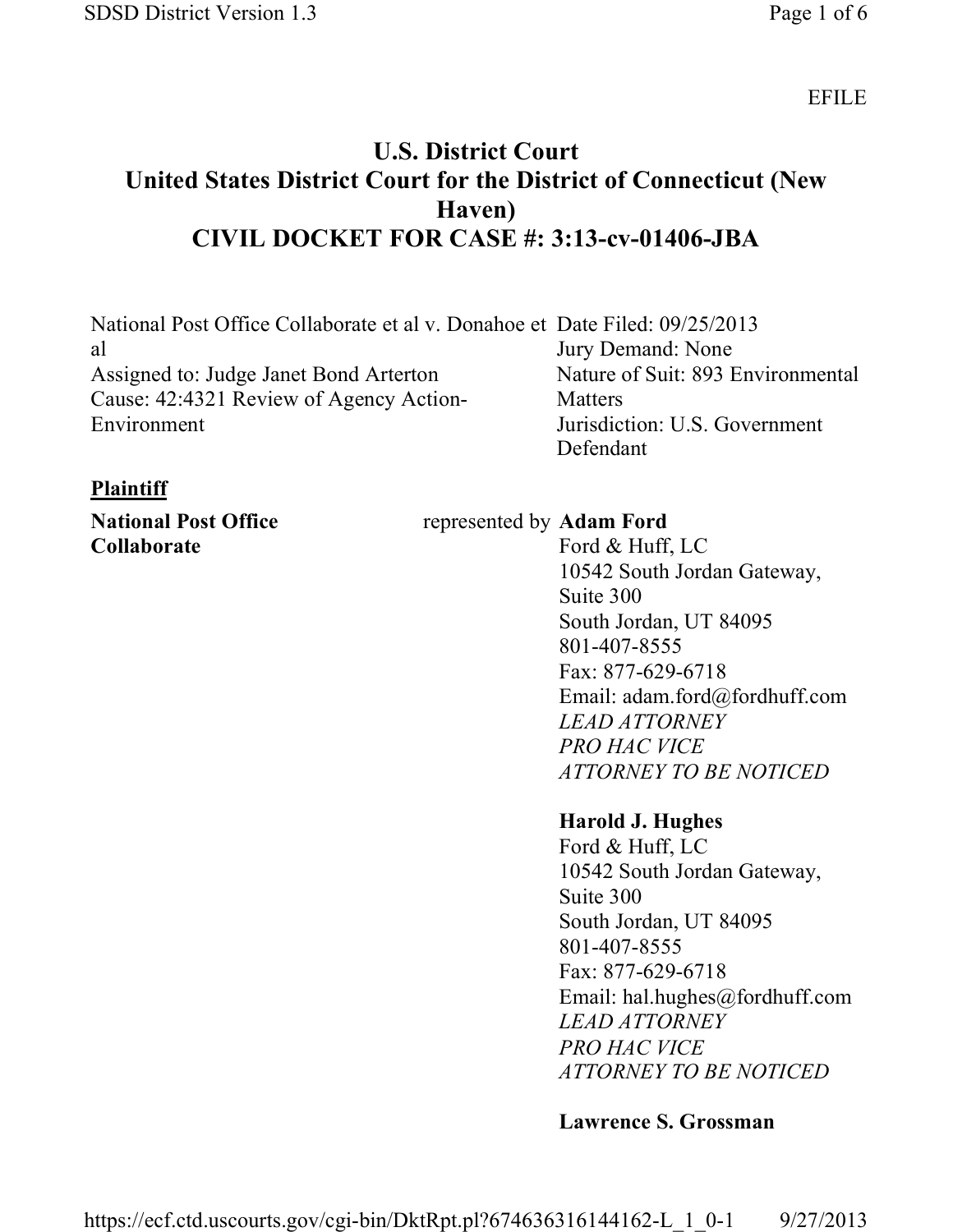Zeisler & Zeisler, P.C. 10 Middle Street 15th Floor Bridgeport, CT 06604 203-368-4234 Fax: 203-367-9678 Email: lgrossman@zeislaw.com *LEAD ATTORNEY ATTORNEY TO BE NOTICED*

# **Plaintiff**

**Center for Art and Mindfulness, Inc.** *formerly known as*

Lower Fairfield Art Center, Inc.

#### represented by **Adam Ford**

(See above for address) *LEAD ATTORNEY PRO HAC VICE ATTORNEY TO BE NOTICED*

### **Harold J. Hughes**

(See above for address) *LEAD ATTORNEY PRO HAC VICE ATTORNEY TO BE NOTICED*

#### **Lawrence S. Grossman**

(See above for address) *LEAD ATTORNEY ATTORNEY TO BE NOTICED*

#### **Plaintiff**

#### **Kaysay H. Abrha** represented by **Adam Ford**

(See above for address) *LEAD ATTORNEY PRO HAC VICE ATTORNEY TO BE NOTICED*

#### **Harold J. Hughes**

(See above for address) *LEAD ATTORNEY PRO HAC VICE ATTORNEY TO BE NOTICED*

#### **Lawrence S. Grossman**

(See above for address)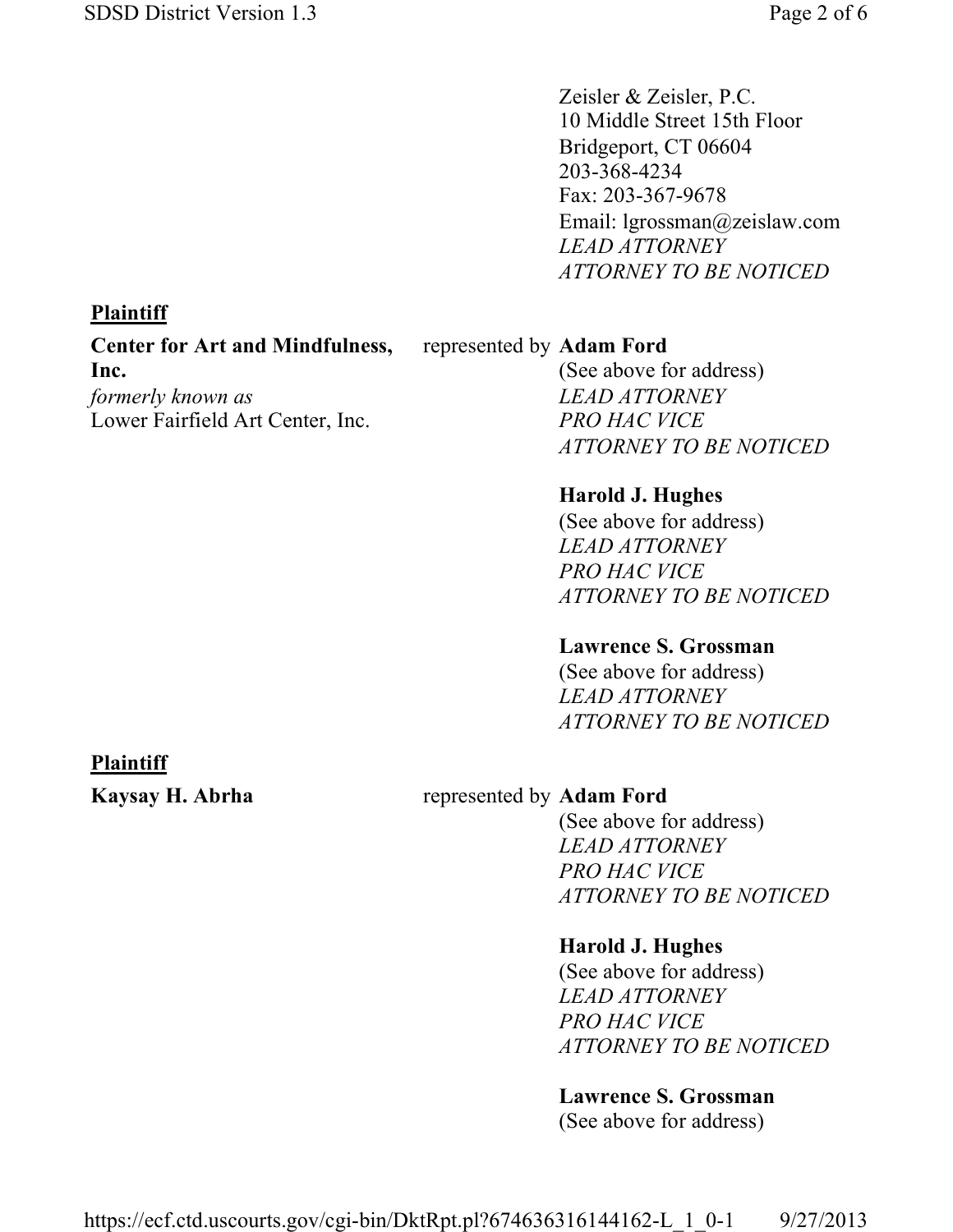# *LEAD ATTORNEY ATTORNEY TO BE NOTICED*

V.

# **Defendant**

#### **Patrick R. Donahoe**

*Postmaster General of the United States Postal Service*

# represented by **Ann M. Nevins**

U.S. Attorney's Office-BPT 1000 Lafayette Blvd., 10th Floor Bridgeport, CT 06604 203-696-3000 Fax: 203-579-5575 Email: ann.nevins@usdoj.gov *LEAD ATTORNEY ATTORNEY TO BE NOTICED*

# **John B. Hughes**

U.S. Attorney's Office-NH 157 Church St., 23rd floor New Haven, CT 06510 203-821-3802 Fax: 203-773-5373 Email: john.hughes@usdoj.gov *LEAD ATTORNEY ATTORNEY TO BE NOTICED*

# **Defendant**

#### **United States Postal Service** represented by **Ann M. Nevins**

(See above for address) *LEAD ATTORNEY ATTORNEY TO BE NOTICED*

# **John B. Hughes**

(See above for address) *LEAD ATTORNEY ATTORNEY TO BE NOTICED*

| <b>Date Filed</b> | # Docket Text                                                                                                             |
|-------------------|---------------------------------------------------------------------------------------------------------------------------|
| 09/25/2013        | 1   COMPLAINT against Patrick R. Donahoe, United States Postal<br>Service, filed by Kaysay H. Abrha, National Post Office |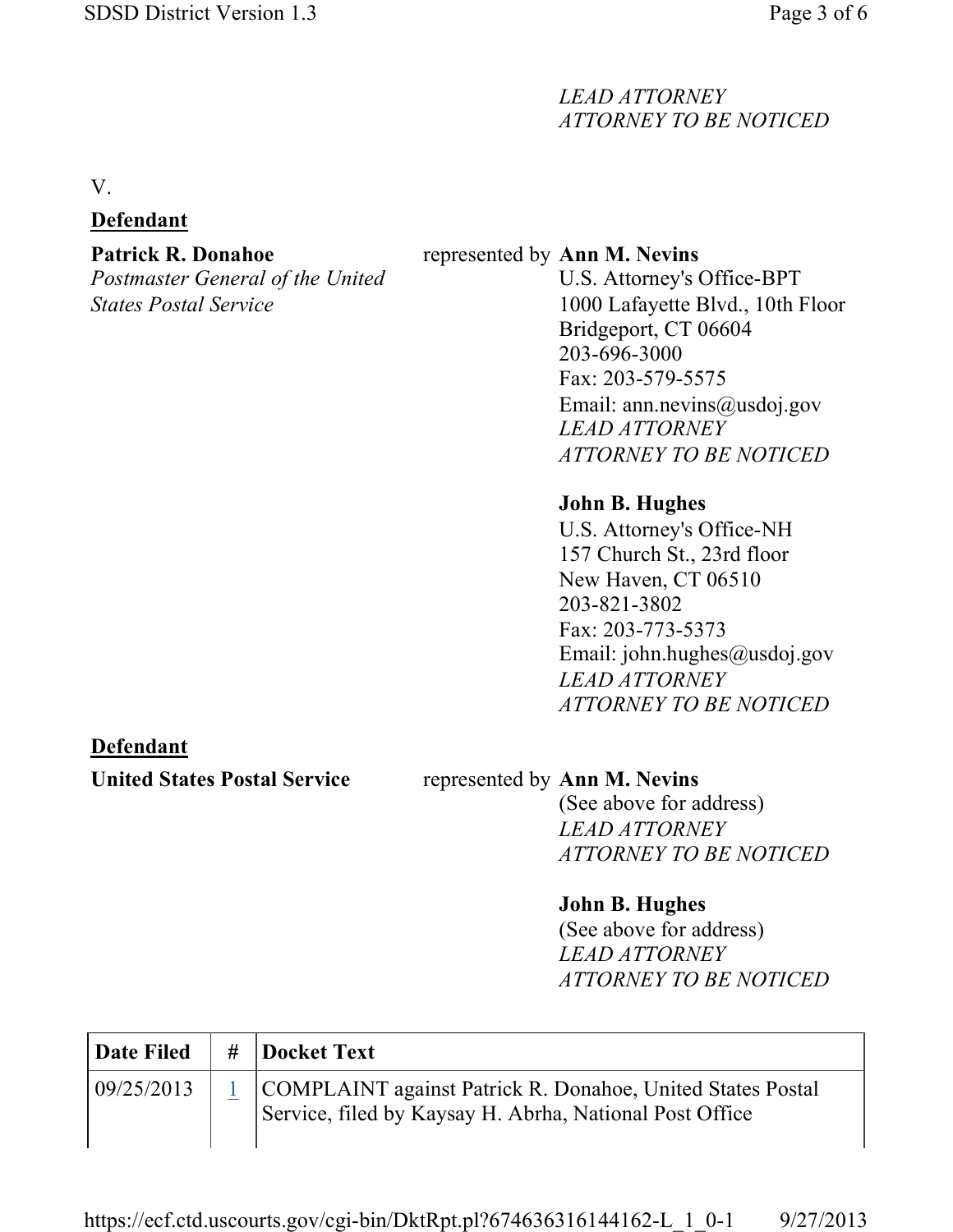|            |                          | Collaborate, Center for Art and Mindfulness, Inc. (Fazekas, J.)<br>(Entered: 09/25/2013)                                                                                                                                                                                                                                                                                                                                                                                                                                                                                                                                                                                                        |  |
|------------|--------------------------|-------------------------------------------------------------------------------------------------------------------------------------------------------------------------------------------------------------------------------------------------------------------------------------------------------------------------------------------------------------------------------------------------------------------------------------------------------------------------------------------------------------------------------------------------------------------------------------------------------------------------------------------------------------------------------------------------|--|
| 09/25/2013 | $\overline{2}$           | EXPARTE MOTION by Kaysay H. Abrha, Center for Art and<br>Mindfulness, Inc., National Post Office Collaborate. (Attachments:<br># 1 Memorandum in Support, # 2 Affidavit Adam Ford, # 3<br>Affidavit Drew Backstrand, #4 Proposed Order)(Fazekas, J.)<br>Modified on 9/26/2013 to edit text(Fazekas, J.). (Entered:<br>09/25/2013)                                                                                                                                                                                                                                                                                                                                                               |  |
| 09/25/2013 | $\overline{3}$           | Corporate Disclosure Statement by Kaysay H. Abrha, Center for<br>Art and Mindfulness, Inc., National Post Office Collaborate.<br>(Fazekas, J.) (Entered: 09/25/2013)                                                                                                                                                                                                                                                                                                                                                                                                                                                                                                                            |  |
| 09/25/2013 | $\overline{4}$           | Corporate Disclosure Statement by National Post Office<br>Collaborate. (Fazekas, J.) (Entered: 09/25/2013)                                                                                                                                                                                                                                                                                                                                                                                                                                                                                                                                                                                      |  |
| 09/25/2013 | $5\overline{)}$          | Order on Pretrial Deadlines: Motions to Dismiss due on<br>12/25/2013. Amended Pleadings due by 11/24/2013. Discovery due<br>by $3/27/2014$ . Dispositive Motions due by $4/26/2014$<br>Signed by Judge Janet Bond Arterton on 9/25/2013. (Fazekas, J.)<br>(Entered: 09/25/2013)                                                                                                                                                                                                                                                                                                                                                                                                                 |  |
| 09/25/2013 | 6                        | <b>STANDING PROTECTIVE ORDER</b><br>Signed by Judge Janet Bond Arterton on 9/25/2013. (Fazekas, J.)<br>(Entered: 09/25/2013)                                                                                                                                                                                                                                                                                                                                                                                                                                                                                                                                                                    |  |
| 09/25/2013 | $\overline{\mathcal{I}}$ | ELECTRONIC FILING ORDER - PLEASE ENSURE<br>COMPLIANCE WITH COURTESY COPY REQUIREMENTS IN<br><b>THIS ORDER</b><br>Signed by Judge Janet Bond Arterton on 9/25. (Fazekas, J.)<br>(Entered: 09/25/2013)                                                                                                                                                                                                                                                                                                                                                                                                                                                                                            |  |
| 09/25/2013 |                          | Filing fee received from Zeisler and Zeisler: \$400.00, receipt<br>number CTXB00003495. (Fazekas, J.) (Entered: 09/25/2013)                                                                                                                                                                                                                                                                                                                                                                                                                                                                                                                                                                     |  |
| 09/25/2013 | 8                        | NOTICE TO COUNSEL: Counsel initiating or removing this action<br>is responsible for serving all parties with attached documents and<br>copies of 6 Standing Protective Order, 2 EXPARTE MOTION filed<br>by Kaysay H. Abrha, Center for Art and Mindfulness, Inc., National<br>Post Office Collaborate, 5 Order on Pretrial Deadlines, 7 Electronic<br>Filing Order, 1 Complaint filed by Kaysay H. Abrha, Center for Art<br>and Mindfulness, Inc., National Post Office Collaborate, 4<br>Corporate Disclosure Statement filed by National Post Office<br>Collaborate, 3 Corporate Disclosure Statement filed by Kaysay H.<br>Abrha, Center for Art and Mindfulness, Inc., National Post Office |  |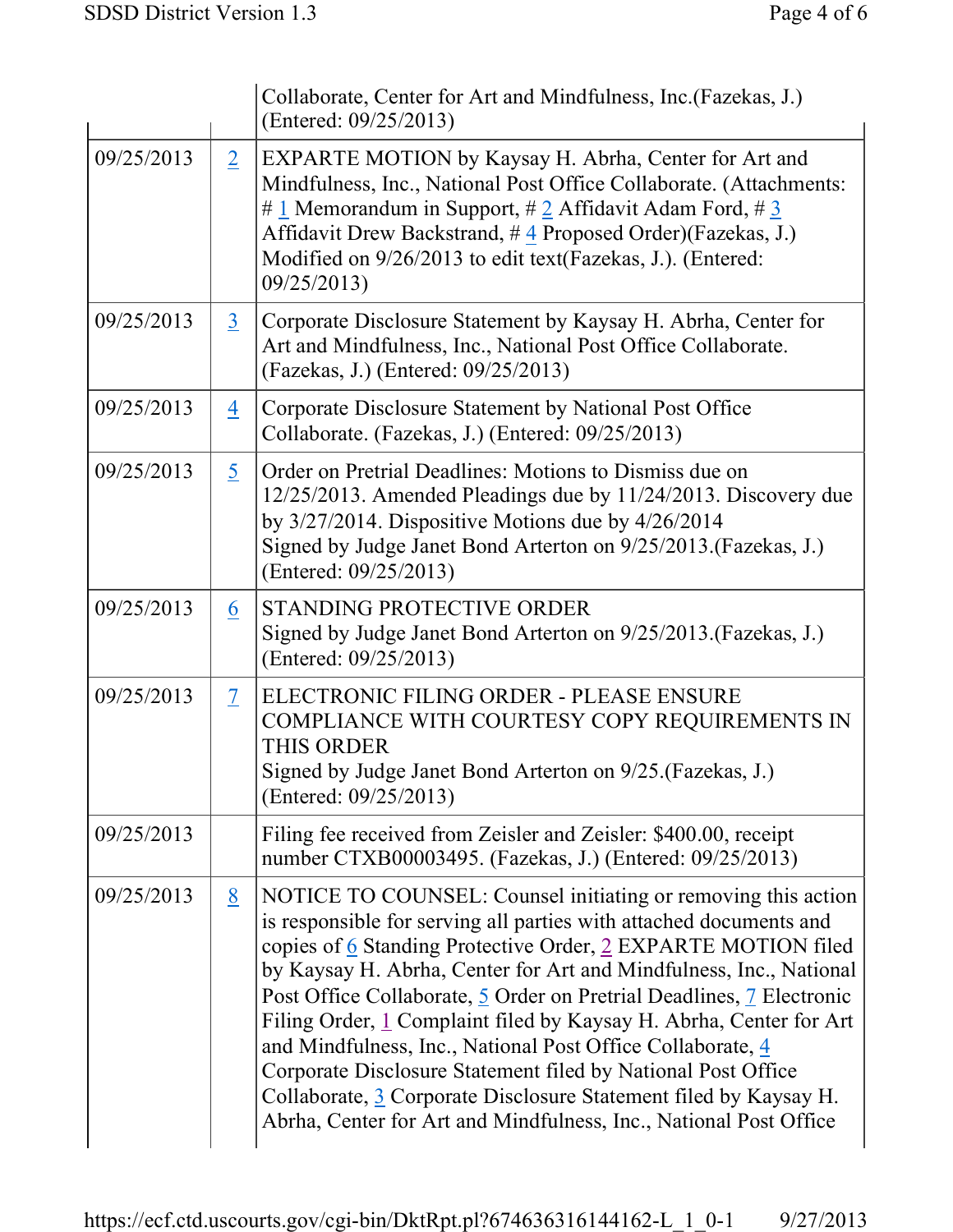|            |                | Collaborate<br>Signed by Clerk on 9/25/2013. (Fazekas, J.) (Entered: 09/25/2013)                                                                                                                                                                                                                                                                        |  |  |
|------------|----------------|---------------------------------------------------------------------------------------------------------------------------------------------------------------------------------------------------------------------------------------------------------------------------------------------------------------------------------------------------------|--|--|
| 09/25/2013 | $\overline{9}$ | NOTICE of Appearance by Ann M. Nevins on behalf of Patrick R.<br>Donahoe, United States Postal Service (Nevins, Ann) (Entered:<br>09/25/2013)                                                                                                                                                                                                           |  |  |
| 09/25/2013 | <u>10</u>      | MOTION for Attorney(s) Adam Ford to be Admitted Pro Hac Vice<br>(paid \$75 PHV fee; receipt number 0205-3014257) by Kaysay H.<br>Abrha, Center for Art and Mindfulness, Inc., National Post Office<br>Collaborate. (Grossman, Lawrence) (Entered: 09/25/2013)                                                                                           |  |  |
| 09/25/2013 | 11             | MOTION for Attorney(s) Harold J. Hughes to be Admitted Pro Hac<br>Vice (paid \$75 PHV fee; receipt number 0205-3014281) by Kaysay<br>H. Abrha, Center for Art and Mindfulness, Inc., National Post<br>Office Collaborate. (Grossman, Lawrence) (Entered: 09/25/2013)                                                                                    |  |  |
| 09/25/2013 | 15             | Minute Entry for proceedings held before Judge Vanessa L. Bryant:<br>Telephone Conference held on 9/25/2013 re 2 EXPARTE<br>MOTION filed by Kaysay H. Abrha, Center for Art and<br>Mindfulness, Inc., National Post Office Collaborate. Total Time: 1<br>hours and 20 minutes (LaLone, L.) (Entered: 09/27/2013)                                        |  |  |
| 09/26/2013 | 12             | ORDER granting 10 Motion for Attorney Adam Ford to Appear Pro<br>Hac Vice; granting 11 Motion for harold J. Hughes to Appear Pro<br>Hac Vice. Certificates of Good Standing due by 11/25/2013. Signed<br>by Clerk on 9/26/2013. (Garguilo, B) (Entered: 09/26/2013)                                                                                     |  |  |
| 09/26/2013 | <u>13</u>      | <b>ORDER: Plaintiffs' 2 Ex Parte Application For Temporary</b><br>Restraining Order is hereby GRANTED. Plaintiffs are ordered to<br>post with the Clerk of the Court a bond or other security in the<br>amount of \$4,500,000.00. Signed by Judge Vanessa L. Bryant on<br>9/26/13. (Rock, K.) (Entered: 09/26/2013)                                     |  |  |
| 09/27/2013 | 14             | Emergency MOTION for Clarification 13 Order on ExParte<br>Motion, and Requesting the Court Clarify the Deadline for Posting<br>Security with the Clerk of the Court, the Term of the TRO and the<br>Status of the Erroneously Filed Notice of Lis Pendens by Patrick R.<br>Donahoe, United States Postal Service. (Nevins, Ann) (Entered:<br>09/27/2013 |  |  |
| 09/27/2013 | 16             | NOTICE of Appearance by John B. Hughes on behalf of Patrick R.<br>Donahoe, United States Postal Service (Hughes, John) (Entered:<br>09/27/2013)                                                                                                                                                                                                         |  |  |
| 09/27/2013 |                | Set Deadlines/Hearings: Telephonic Status Conference set for<br>9/30/2013 11:30 AM before Judge Janet Bond Arterton to consider                                                                                                                                                                                                                         |  |  |